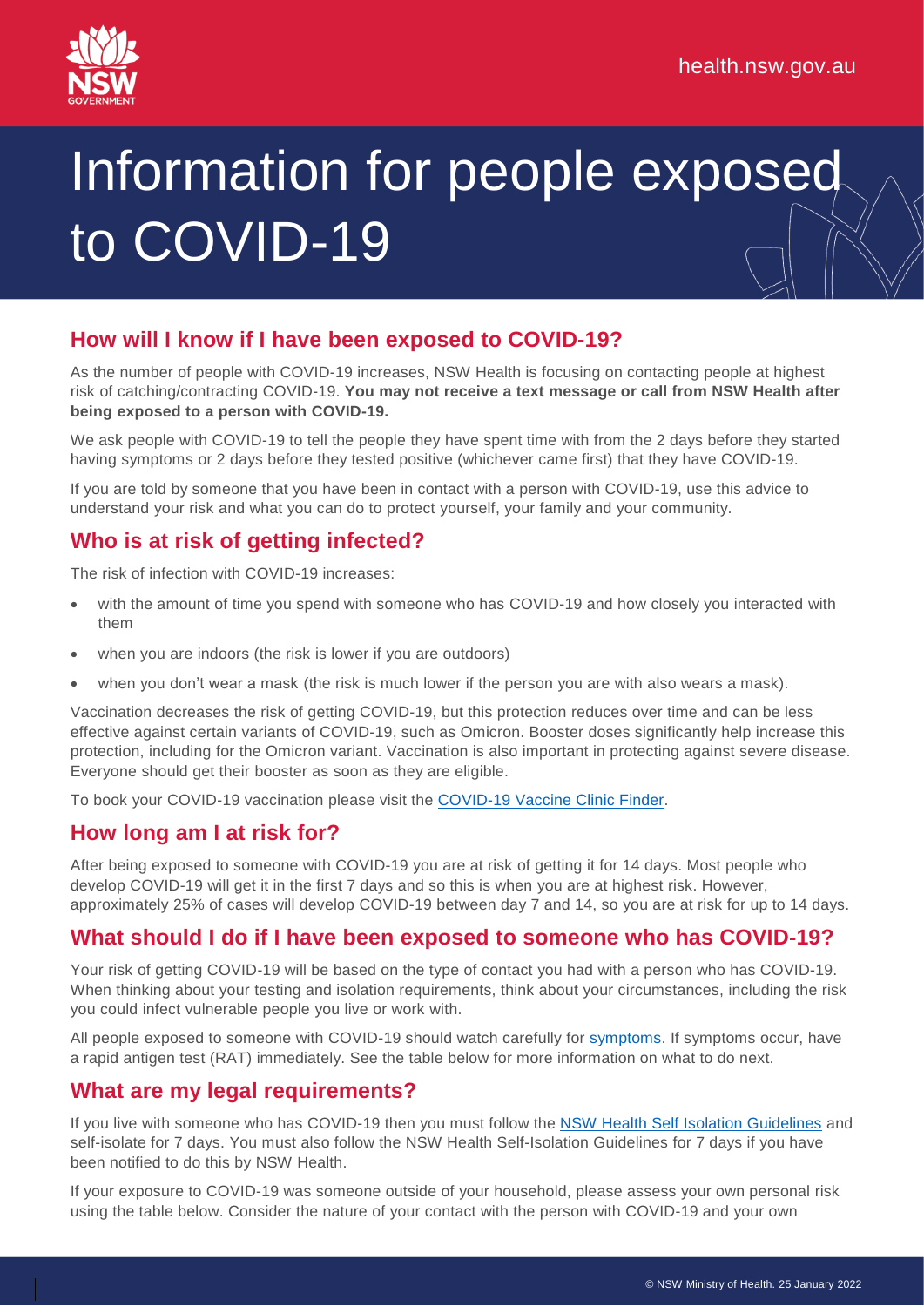personal circumstances, such as the risk that you could infect the people you live or work with, especially if they have conditions that make them more susceptible (for example, chronic illness, or on chemotherapy).

#### **What are some examples of high and low risk exposures?**

Use this table to assess your risk of COVID-19, and what to do, if you are told you are a contact of someone with COVID-19.

| <b>About you</b>                                                                                                                                                                                                                                                                                                                                               | <b>Risk of COVID-19</b> | What do I need to do?                                                                                                                                                                                                                                                                                                                                                |
|----------------------------------------------------------------------------------------------------------------------------------------------------------------------------------------------------------------------------------------------------------------------------------------------------------------------------------------------------------------|-------------------------|----------------------------------------------------------------------------------------------------------------------------------------------------------------------------------------------------------------------------------------------------------------------------------------------------------------------------------------------------------------------|
| I live with someone who has<br>COVID-19<br>(I am a household contact)                                                                                                                                                                                                                                                                                          | High                    | You must follow the Self-isolation guideline and self-<br>isolate for 7 days from the time the first COVID-<br>positive person in your household had their test.<br>Have a rapid antigen test (RAT) as soon as possible<br>and again on Day 6. Have an additional RAT if you                                                                                         |
|                                                                                                                                                                                                                                                                                                                                                                |                         | develop symptoms.<br>If all tests are negative, you can leave isolation after<br>7 days.                                                                                                                                                                                                                                                                             |
|                                                                                                                                                                                                                                                                                                                                                                |                         | If you get a positive result, you should continue your<br>isolation and follow the Testing positive to COVID-<br>19 and managing COVID-19 safely at home advice.                                                                                                                                                                                                     |
|                                                                                                                                                                                                                                                                                                                                                                |                         | Do not visit high-risk settings (healthcare, aged care,<br>disability care, correctional facilities) for the next 7<br>days after leaving isolation.                                                                                                                                                                                                                 |
|                                                                                                                                                                                                                                                                                                                                                                |                         | If another member of your household tests positive<br>while you are in isolation, you do not have to restart<br>your isolation period.                                                                                                                                                                                                                               |
|                                                                                                                                                                                                                                                                                                                                                                |                         | If you are a household close contact who is unable<br>to separate from the COVID-19 positive person, you<br>should self-isolate with them until they are released<br>from isolation.                                                                                                                                                                                 |
|                                                                                                                                                                                                                                                                                                                                                                |                         | For more information, see Get tested for COVID-19.                                                                                                                                                                                                                                                                                                                   |
| I spent a long time with<br>someone who has COVID-<br>19 (e.g. I stayed overnight at<br>their house or I spent the<br>evening indoors at the<br>house)<br>or<br>I interacted closely with<br>someone who has COVID-<br>19 and we were not wearing<br>masks (e.g. we drove a long<br>distance together, or I<br>looked after children who<br>are now positive.) | High                    | Self-isolation for 7 days from the last time you were<br>in contact with the person with COVID-19 is the<br>most effective way of protecting others.                                                                                                                                                                                                                 |
|                                                                                                                                                                                                                                                                                                                                                                |                         | Have a rapid antigen test (RAT) as soon as possible<br>and again on Day 6. Have an additional RAT if you<br>develop symptoms. If all tests are negative, you can<br>leave isolation after 7 days. If you get a positive<br>result, you should continue your isolation and follow<br>the Testing positive to COVID-19 and managing<br>COVID-19 safely at home advice. |
|                                                                                                                                                                                                                                                                                                                                                                |                         | For more information, see Get tested for COVID-19.<br>For a further 7 days after leaving isolation, you can<br>help prevent spread of COVID-19 by following the<br>recommendations under How can we all help slow<br>the spread of COVID-19?                                                                                                                         |
| I spent some time with a<br>person who has COVID-19<br>(e.g. we had dinner together<br>or met at a pub, club or<br>other social function.)                                                                                                                                                                                                                     | Moderate                | It is recommended that you have a rapid antigen test<br>as soon as possible and follow the advice for rapid<br>antigen testing in the Getting tested for COVID-19<br>factsheet. If your test is negative, have a second<br>rapid antigen test on Day 6. Also have a rapid<br>antigen testimmediately if symptoms occur.                                              |
| I had brief or distanced<br>contact with a person with<br>COVID-19 (e.g. I dropped off<br>shopping, or we went for a                                                                                                                                                                                                                                           | Low                     | Monitor for symptoms. If symptoms occur, have a<br>rapid antigen test (RAT) immediately.<br>If your RAT is negative, self-isolate and do another<br>RAT in 24 hours, or get a PCR test and self-isolate                                                                                                                                                              |